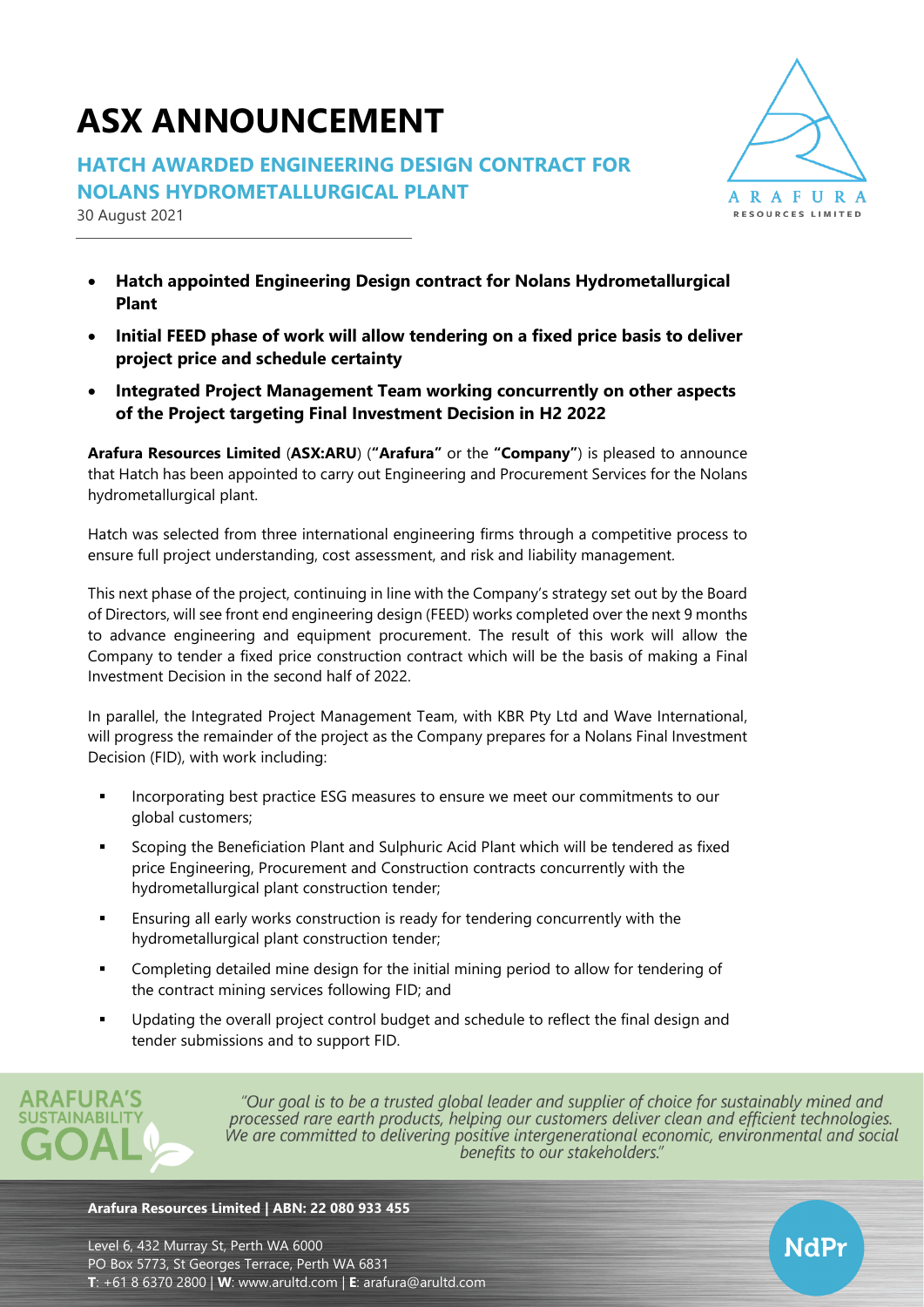

## 30 August 2021 | **ASX Announcement HATCH AWARDED ENGINEERING DESIGN CONTRACT FOR NOLANS HYDROMETALLURGICAL PLANT**

Gavin Lockyer, Managing Director of Arafura Resources Ltd, acknowledged Hatch, which completed the definitive feasibility study on the Nolans Project in 2019, as an internationally renowned project management, engineering and professional services consultancy.

"The Arafura Board of Directors and our Management Team have great confidence in what the Hatch team can deliver for our shareholders. Hatch has a proven track record of delivering projects comprising complex metallurigical processing plants, across mutltiple commodities, and specifically unsurpassed hydrometallurgical process plant engineering design expertise."

"This key project milestone and kick off on the final design of Nolans shows the Arafura team is on track with its strategy to bring the Nolans project into production. At the same time as the engineering works, we continue to progress advanced negotiations on senior debt facilities and offtake agreements which will support a final investment decision once the FEED process is complete in H2 2022."

Claude D'Cruz, Director of Metals for Hatch in Australia-Asia commented that Hatch was delighted to have been selected by Arafura to undertake engineering design for the hydrometallurgical plant associated with the Nolans Project. "The Nolans Project represents a very exciting and significant Rare Earths development opportunity for both Arafura and Australia as a nation. We look forward with great energy and excitement to helping Arafura make the project a success."

### **-ENDS-**

#### **For further information contact:**

Gavin Lockyer Managing Director +61 8 6370 2800

#### **Authorised by:**

The Board of Directors Arafura Resources Limited

#### **Media Enquiries:**

Brent Fleeton Clarity Communications +61 481 993 543